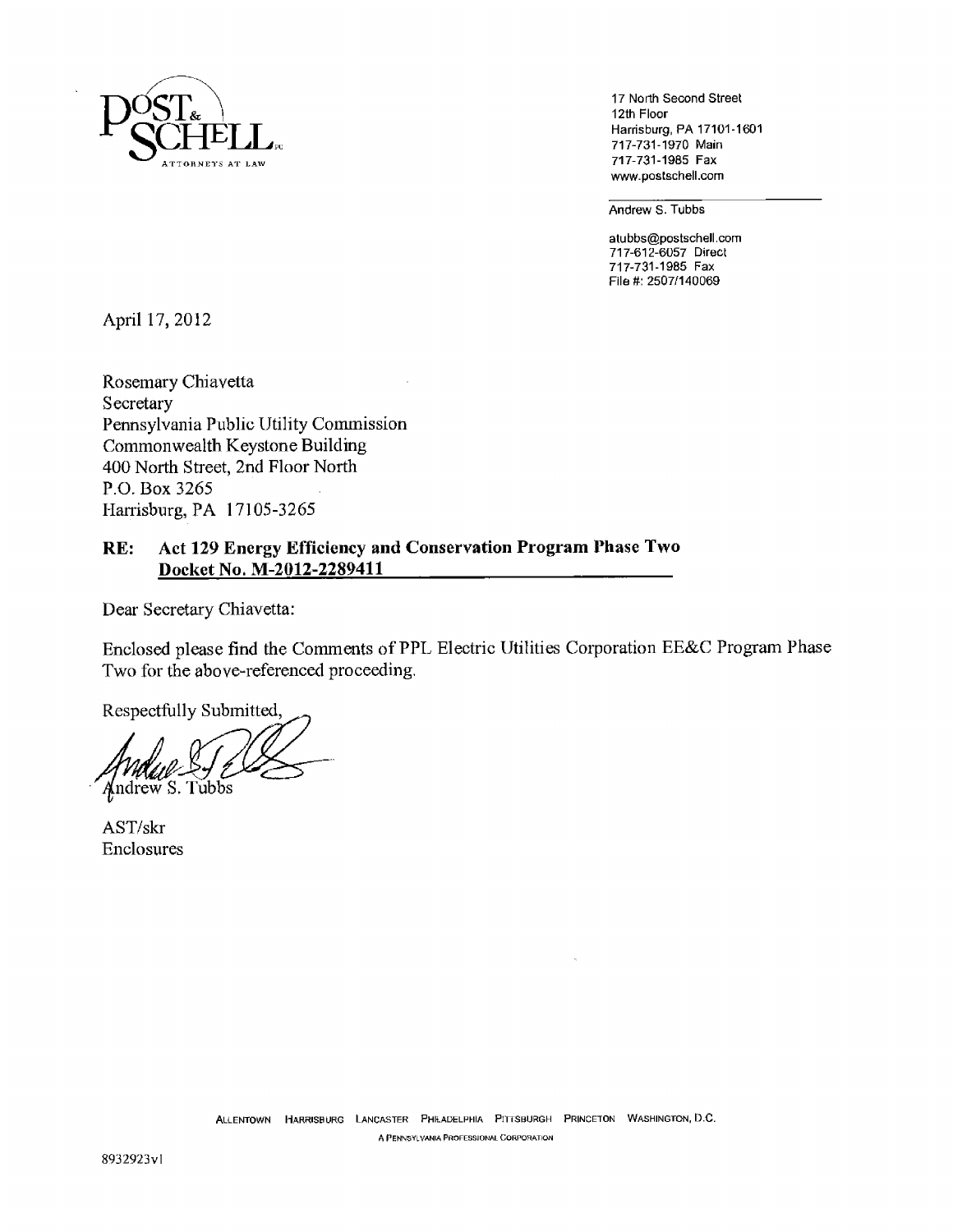## **BEFORE THE PENNSYLVANIA PUBLiC UTILITY COMMISSION**

Act 129 Energy Efficiency and Conservation Program Phase Two : Docket No. M-2012-2289411

## **COMMENTS OF PPL ELECTRIC UTILITIES CORPORATION EE&C PROGRAM PHASE TWO**

#### I. **INTRODUCTION**

On March 1, 2012, the Pennsylvania Public Utility Commission ("Commission") issued a Secretarial Letter pursuant to Act 129 of 2008, P.L. 1592, 66 Pa. C.S. §§ 2806.1 and 2806.2 ("Act 129"). In its Secretarial Letter, the Commission stated that Act 129 requires the Commission to evaluate the costs and benefits of the Energy Efficiency & Conservation ("EE&C") Programs currently being operated by Pennsylvania's electric distribution companies ("EDCs") by November 30, 2013. In addition, the Commission stated that Act 129 directs the Commission to set new incremental consumption and peak demand reductions, if the Commission determines that the EE&C program benefits exceed the costs. 66 Pa. C.S. §§ 2806.1(c) and (d). Therefore, by its Secretarial Letter, the Commission initiated the required evaluation.

In addition, the Commission's Secretarial Letter stated that advance planning and input from interested parties would serve to assist it in coordinating the transition to the possible second phase of EE&C Programs ("Phase Two"). To that end, the Commission requested comments on a number of topics required to design and implement future EE&C programs including: (1) planning timeline; (2) determining the length of the second EE&C Programs; (3) including a demand response curtailment ("DR") program; (4) aligning EDC targets and funding using dollars per MWh of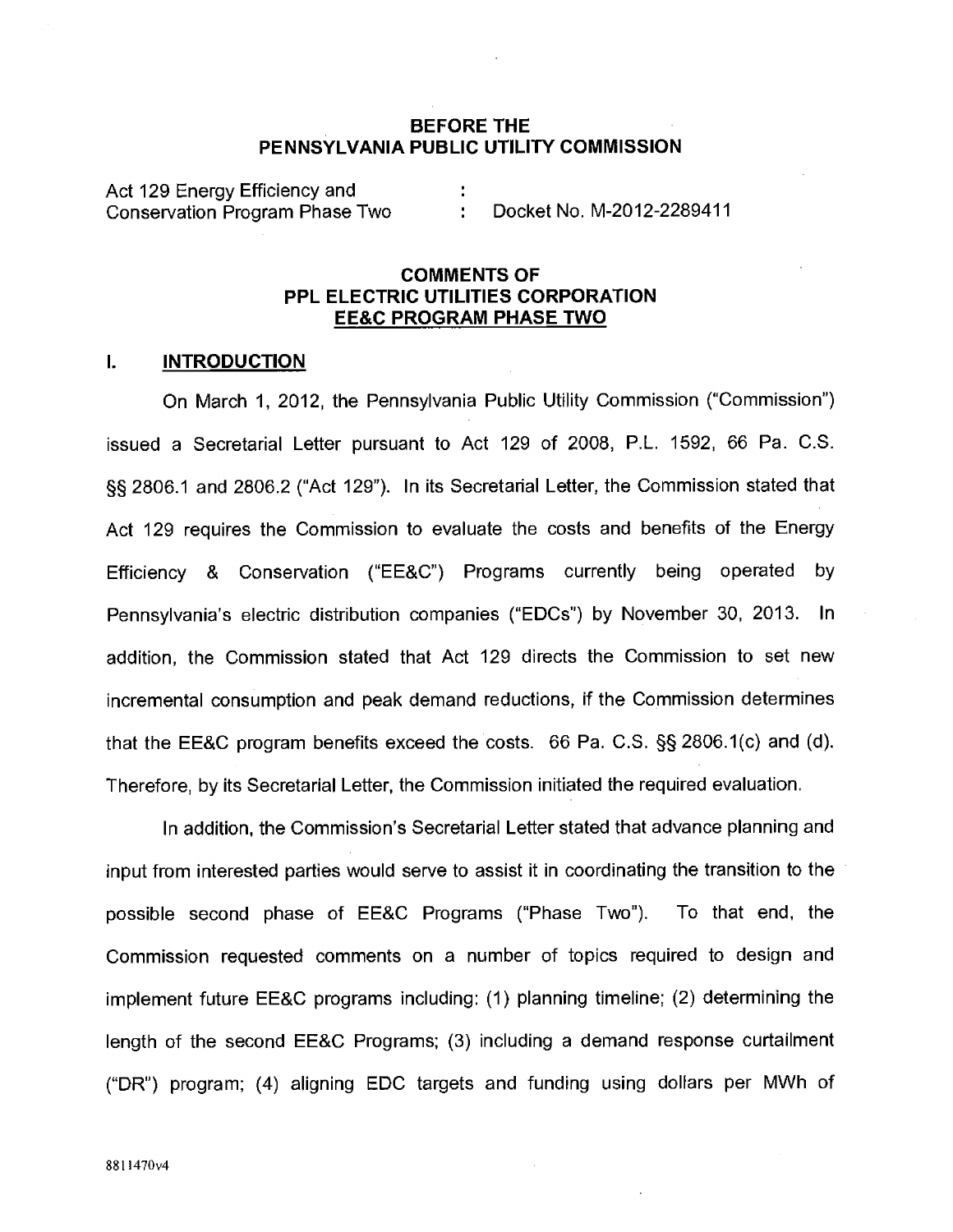expected reductions; (5) including a reduction target carve-out for the governmental, educational and non-profit sector; (6) including a low-income sector carve-out; (7) addressing various transition issues; and (8) other Act 129 design issues.

PPL Electric Utilities Corporation ("PPL Electric" or the "Company") offers the following Comments to the Commission's March 1, 2012 Secretarial Letter. ln summary, PPL Electric's positions on the items addressed in the Commission's Secretarial Letter are as follows:

- Supports the proposed timeline with modifications/clarifications;
- Supports a three-year EE&C Program;
- Does not support peak load reduction requirements;
- Supports continued inclusion of a government, educational, and non-profit carve-out with programmatic considerations;
- Does not support on-bill financing;
- Supports using the 2% maximum allowable funding for all EDCs and an individual MWh/yr compliance target that could differ for each EDC;
- Supports continuing the existing low income carve-out based on offering a specific proportion of measures to those customers at or below 150% of the Federal Poverty Income Guidelines;
- To prevent programs from going dark, PPL Electric supports allowing EDCs to apply savings (and associated costs) toward Phase Two whenever an EDC reaches its customer sector or portfolio targets for Phase One before May 31, 2013;
- Supports providing the EDC's with the discretion to use existing Contract Service Providers ("CSPs") for Phase Two, as determined by the EDC based on the CSP's performance and the potential to improve cost effectiveness;
- Supports the advance release of the EE&C Plan Template.

In the interest of clarity, PPL Electric has organized its responses and will explain its

positions in the order presented in the Secretarial Letter.

## **II. BACKGROUND**

PPL Electric is a public utility and an EDC as defined in Sections 102 and 2803 of the Pennsylvania Public Utility Code, 66 Pa. C.S. §§ 102, 2803. PPL Electric furnishes electric distribution, transmission, and default service provider electric supply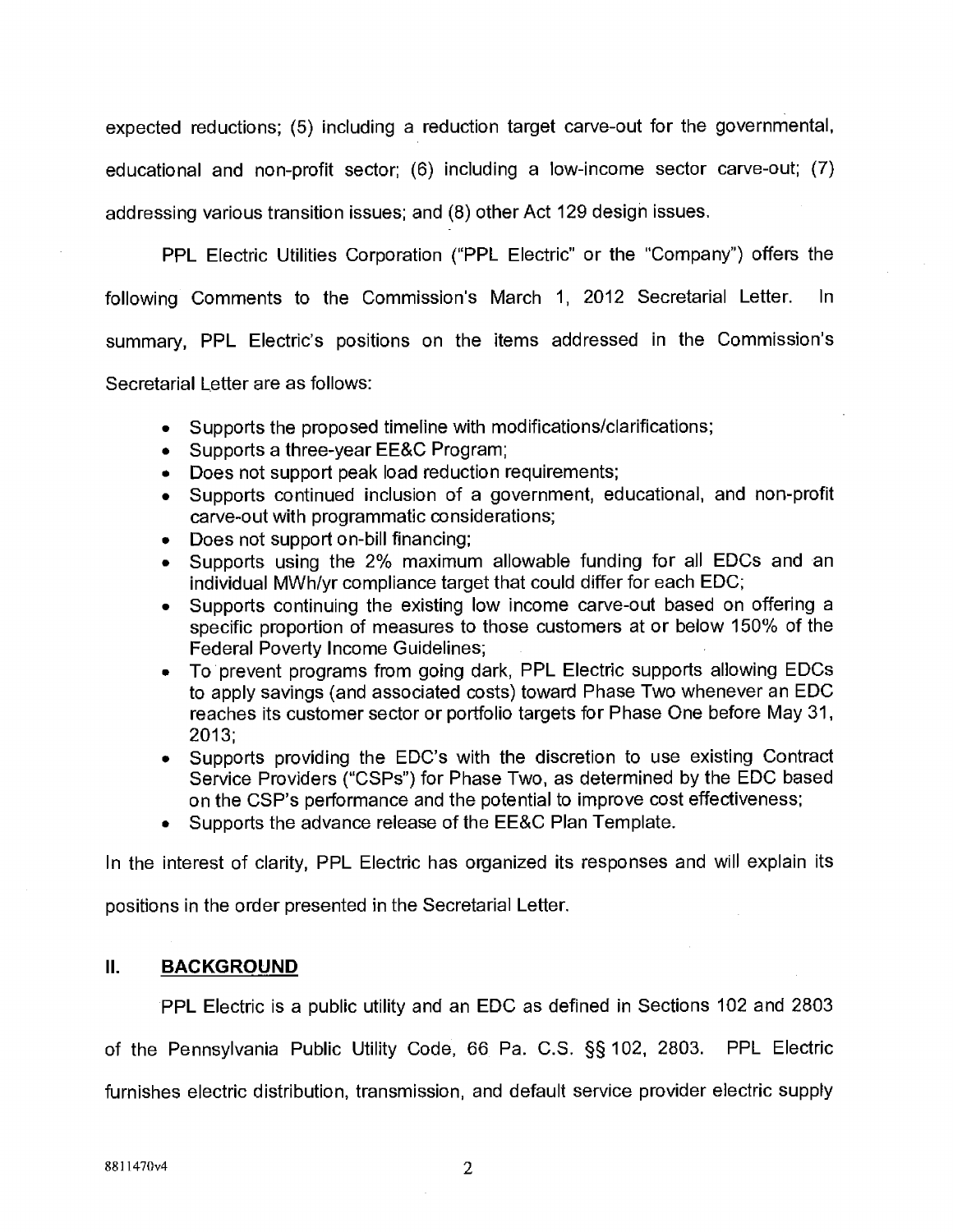services to approximately 1.4 million customers throughout its certificated service territory, which includes all or portions of twenty-nine counties and encompasses approximately 10,000 square miles in eastern and central Pennsylvania.

On July 1, 2009, PPL Electric filed its EE&C Plan with the Commission pursuant to Act 129 and various related Commission orders. PPL Electric's EE&C Plan includes a broad portfolio of energy efficiency and conservation programs and peak load reduction programs. PPL Electric's portfolio of programs was designed to provide customer benefits and to meet *the* energy saving and peak load reduction goals set forth in Act 129. The Company's EE&C Plan includes a range of energy efficiency and demand response programs to assist every customer segment in PPL Electric's service territory. These programs are the key components of a comprehensive electric energy efficiency initiative designed to achieve the 1,146,000 MWh of reduced energy consumption and 297 MW of peak demand reductions required by Act 129.

The PPL Electric EE&C Plan proceeding was docketed by the Commission at Docket No. M-2009-2093216. The Commission approved PPL Electric's EE&C Plan, with modifications, on October 26,  $2009<sup>1</sup>$  and further revisions were approved on February 17, 2010.<sup>2</sup> On September 15, 2010, PPL Electric filed a petition seeking approval to change certain aspects of the previously approved EE&C Plan. On January 28, 2011, the Commission approved certain modifications to the EE&C Plan, but deferred action on other proposed modifications subject to the Company filing a blackline EE&C Plan illustrating all of the proposed changes.

 $<sup>1</sup>$  Petition of PPL Electric Utilities Corporation for Approval of its Energy Efficiency and Conservation Plan,</sup> Docket No. M-2009-2093216 (Order Entered October 26, 2009) ("October 2009 Order").

 $2$  Petition of PPL Electric Utilities Corporation for Approval of its Energy Efficiency and Conservation Plan, Docket No. M-2009-2093216 (Order Entered February 17, 2010).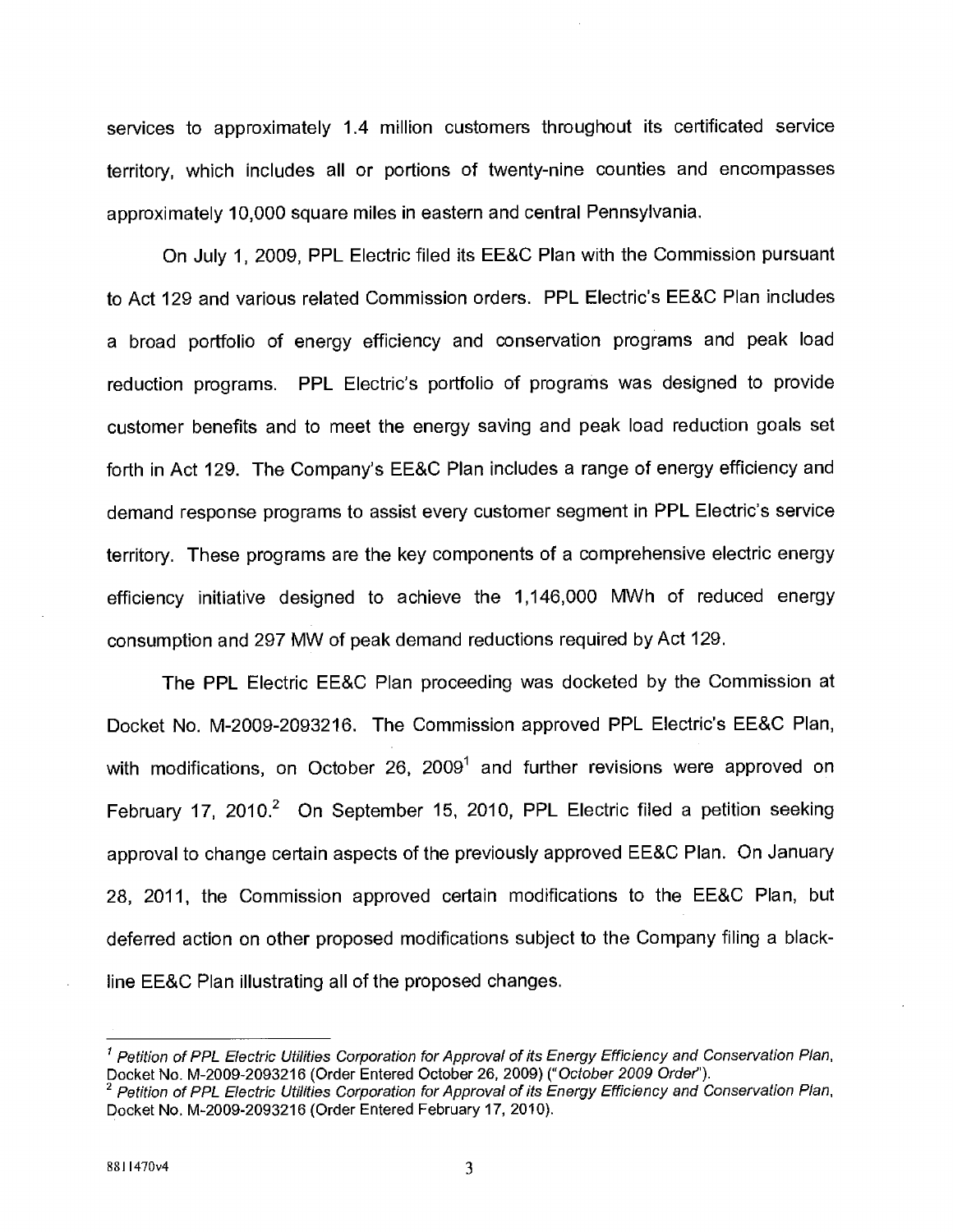On February 28, 2011, PPL Electric submitted a compliance filing that included the required black-line version of the EE&C Plan. After reviewing comments and reply comments filed in response to the Company's compliance filing, the Commission approved PPL Electric's compliance filing on May 6, 2011. $^3$ 

PPL Electric continues to support Act 129 EE&C Programs and appreciates the opportunity to provide input to the Commission's deliberation in this matter. As an EDC operating an EE&C program, PPL Electric believes that its comments will provide the Commission with a valuable perspective in its evaluation of Phase Two of the EDCs' EE&C Programs.

## Ill. **COMMENTS ON THE ISSUES IDENTIFIED BY THE COMMISSION**

#### A. Planning Timeline

The Commission proposed the following planning timeline for its evaluation into the need for, and potential implementation of, Phase Two:

| May 10, 2012      | <b>Tentative Implementation Order</b> |
|-------------------|---------------------------------------|
| June 25, 2012     | <b>Tentative Order Comments</b>       |
| July 6, 2012      | <b>Tentative Order Reply Comments</b> |
| August 2, 2012    | <b>Final Implementation Order</b>     |
| November 1, 2012  | <b>EDCs file EE&amp;C Plans</b>       |
| February 28, 2013 | Commission rules on EE&C Plans        |
| June 1, 2013      | EE&C Plans begin                      |

<sup>&</sup>lt;sup>3</sup> Petition of PPL Electric Utilities Corporation for Approval of its Energy Efficiency and Conservation Plan, Docket No. M-2009-2093216 (Order Entered May 6, 2011).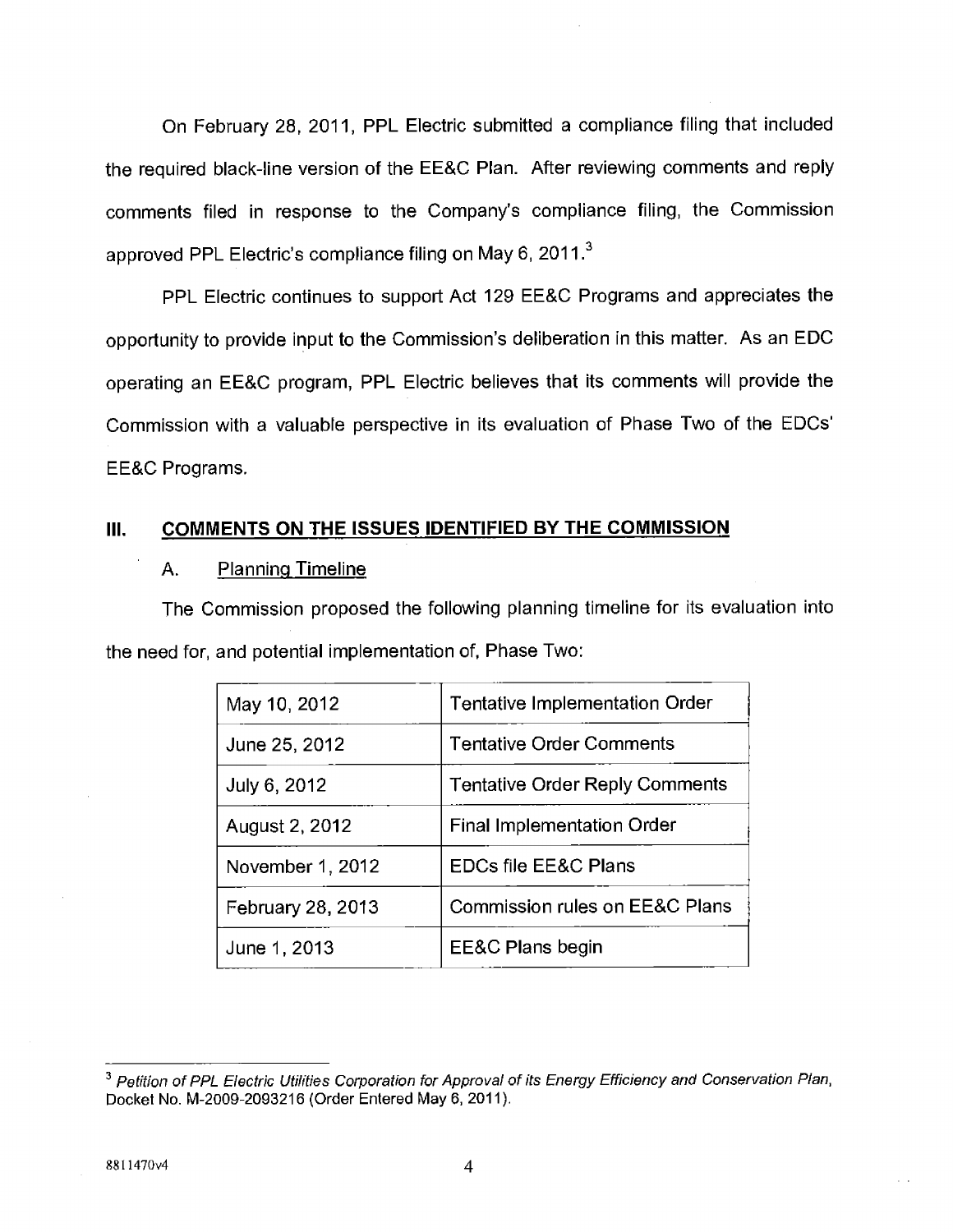PPL Electric generally supports the Commission's proposed timeline but requests the following additions/modifications to ensure the development of a complete timeline. First, the Commission should clarify that an EDC may submit its Phase Two EE&C Plan prior to the November 1, 2012 filing due date. If an EDC files its Phase Two EE&C Plan prior to November 1, 2012, the Commission should act on the Plan within the specified 120 days from the date of filing.<sup>4</sup> This approach would provide more time between the Commission's ruling on the EDC's Phase Two EE&C Plan and the June 1, 2013 plan implementation date. This additional time will help to ensure a smoother transition between Phase One and Phase Two. Second, the timeline proposed by the Commission provides interested parties with 46 days to file comments in response to the Commission's Tentative Implementation Order. The Commission should reduce the allotted time for filing comments to the Tentative Implementation Order. This would allow the Commission to advance the dates for filing reply comments and potentially the date by which the Commission could adopt its Final Implementation Order.

In addition, the Commission should advance the date for issuance of its orders for the 2013 Technical Reference Manual ("TRM"), the 2013 Total Resource Cost test ("TRC"), and the release of the Phase Two EE&C Plan Template. It is important that all the key rules used to develop and implement the Phase Two EE&C Programs be finalized in coordination with the Commission's Final Implementation Order. In order to develop Phase Two EE&C Programs in an effective and timely manner, EDCs need to know the key rules that will significantly influence their EE&C Programs including, but not limited to, savings for each measure, evaluating cost-effectiveness, as well as the format and content of EE&C Programs. If this information is not known by the EDC

See, 66 Pa. C.S. § 2806.1(e)(2).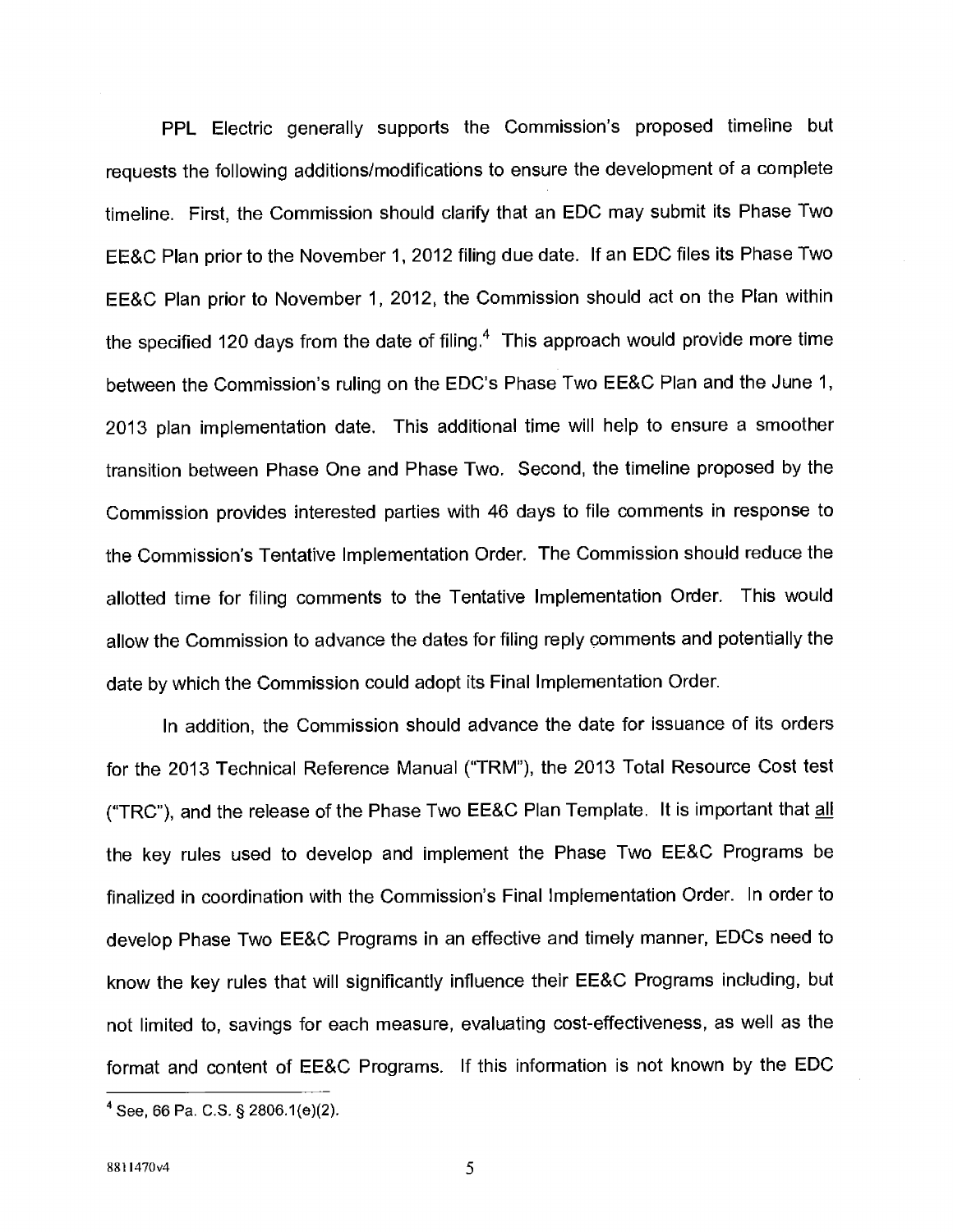during the plan development phase, it could impair an EDC's ability to prepare its Phase Two EE&C Programs. Moreover, it could result in uncertainty regarding the status of the Phase Two EE&C Programs, as such plans could require further proceedings to come into compliance with subsequent Commission requirements. Such uncertainty could cause confusion for EDC customers and trade allies, delay implementation of programs and measures, and increase EDC and Commission administrative costs to implement the changes required without providing any benefits.

Further, the Commission should address both the timing and the applicability of future revisions to the 2013 TRM during the course of this proceeding. The addition of new measures to the Commission's TRM is valuable to both EDCs and consumers, as it provides new options for achieving additional savings. However, once an EDC's EE&C Plan is approved, downward adjustments to previously approved deemed savings values could jeopardize an EDC's ability to meet the reduction targets set by the Commission.

#### B. Length of Second EE&C Program

In its Secretarial Letter, the Commission requested comment on whether the Phase Two EE&C Programs should be 3, 4 or 5 years in duration. PPL Electric supports a 3-year program for several reasons.

First, the EDC's Phase One DR programs will be implemented during the summer of 2012. Pursuant to Act 129, the Commission is required to evaluate the results of these programs to determine whether the benefits of DR programs exceed their costs. The Commission's statewide evaluator ("SWE") will perform its analysis of the current DR programs at the conclusion of the summer of 2012 and may not report the results until the end of November 2012, but in no event before the scheduled filing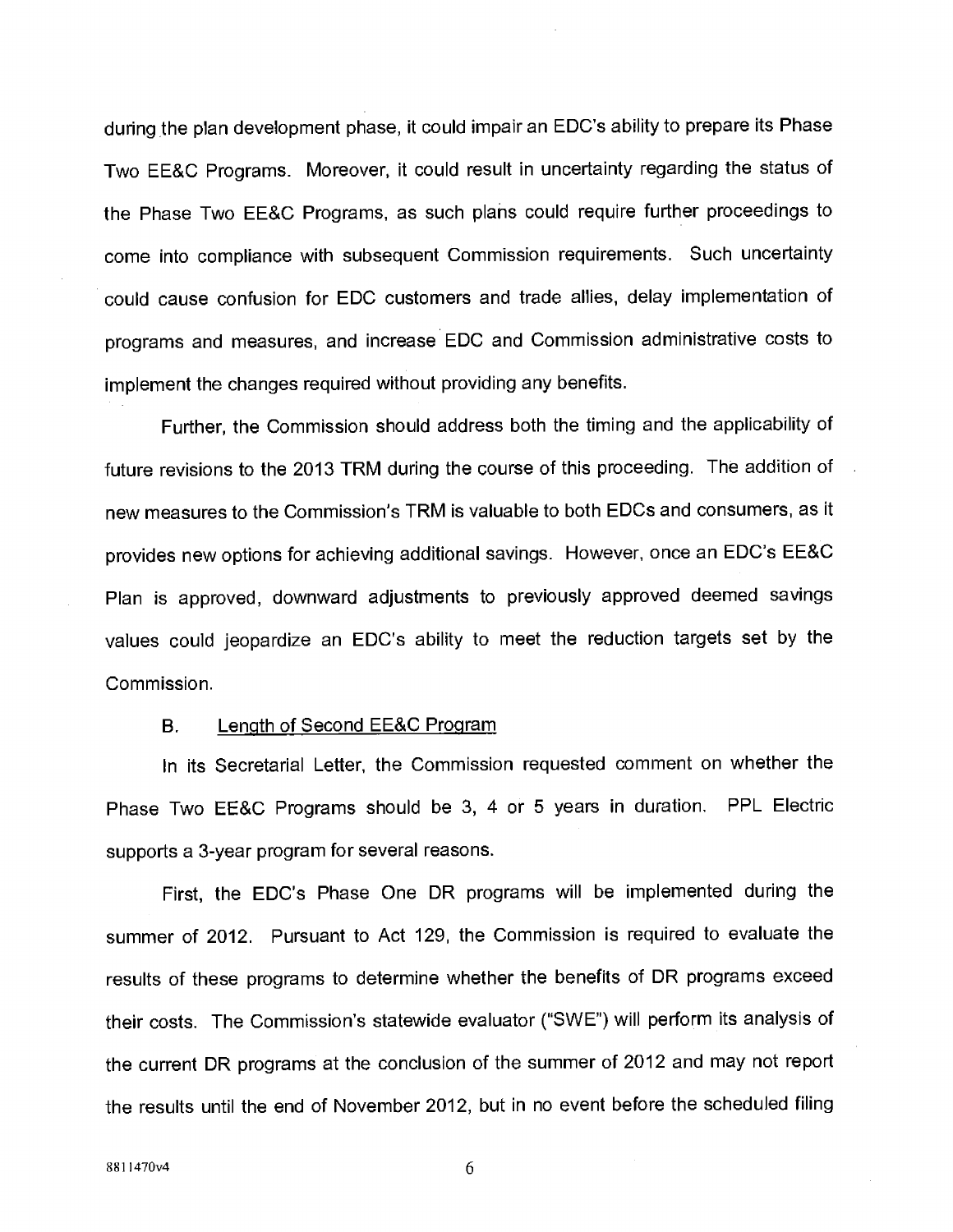of the EDCs' Phase Two EE&C Programs on November 1, 2012. Therefore, should the Commission determine in December 2012 that further DR targets are warranted, a 3 year Phase Two EE&C Plan (June 1, 2013  $-$  May 31, 2016) would provide the Commission and stakeholders with time to evaluate the potential structure for future DR targets and more appropriately identify DR targets for inclusion as part of a "Phase Three" EE&C Program.

This approach is consistent with Section 2806.1(d)(2) which provides that, should the Commission determine to set additional incremental requirements for peak demand reductions, the required reductions are to be accomplished no later than May 31, 2017. 66 Pa. C.S. § 2806.1(d)(2). If the Commission sets an additional peak demand reduction compliance target, the EDC's must implement the DR programs and achieve the peak demand reductions between June 1, 2016 through September 30, 2016 since that is the last summer before the May 31, 2017 compliance date<sup>5</sup>. If Phase Two is a 3year cycle that ends May 31, 2016, that provides a clear delineation between Phase 2 (a 3-year Plan, presumably with no peak load reduction target) and Phase 3. The timing of the 4-year and 5-year Phase Two EE&C Plan options does not provide this same degree of flexibility. A 4 or 5-year Phase Two EE&C Plan would require EDCs to implement DR programs before the completion of their Phase Two EE&C Plans. That would require EDCs to revise their Phase Two Plans midstream to incorporate peak demand reduction programs. Those peak demand reduction programs must be approved by the Commission by mid-2015 so EDCs can recruit DR program participants in time to achieve the peak demand reductions starting in May 2016.

<sup>&</sup>lt;sup>5</sup> Presumably, peak load reduction targets will continue to apply only for the summer period.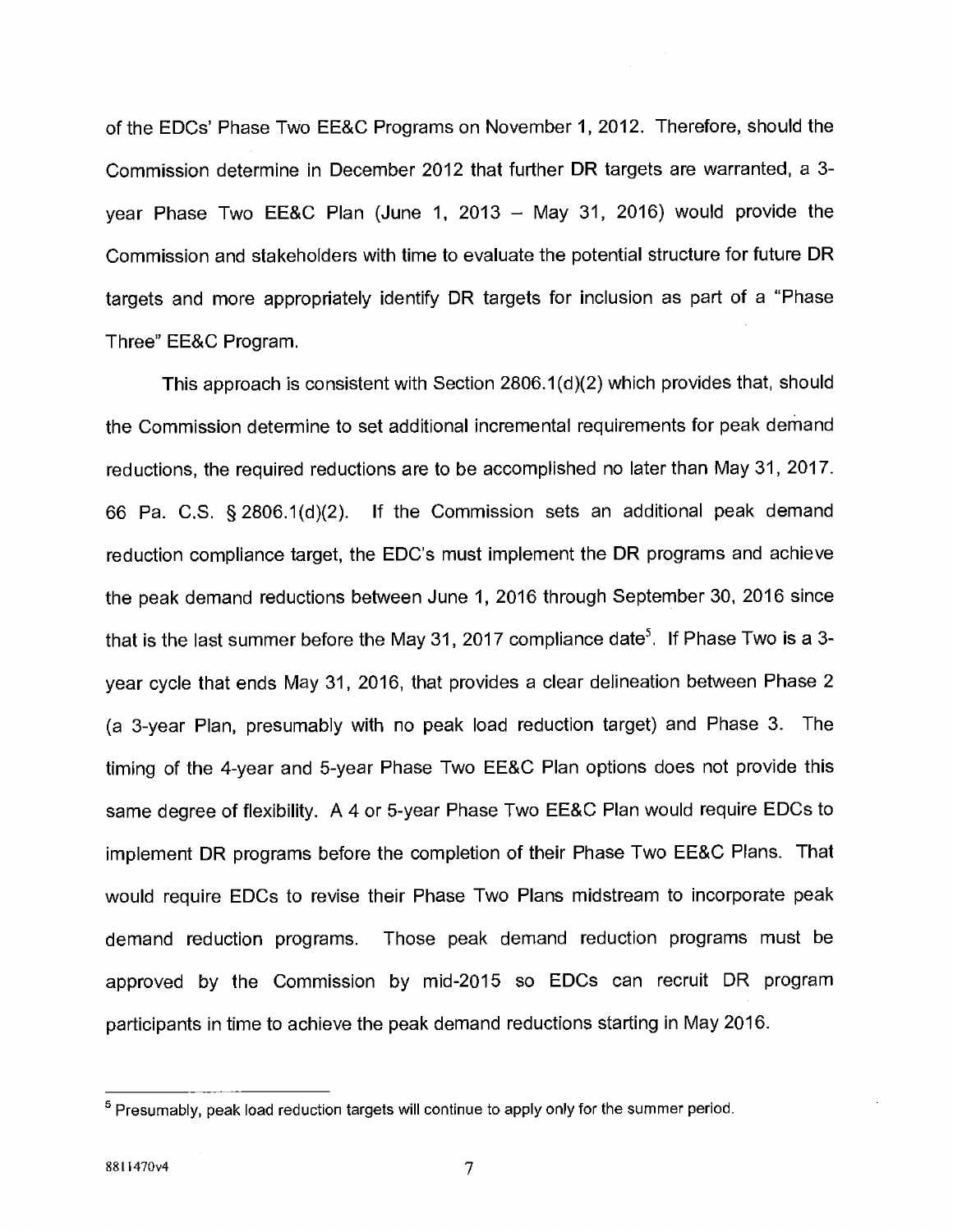Second, ENERGY STAR® ratings for energy efficient consumer products relied upon by customers when choosing efficient equipment are changing. In addition to the original ENERGY STAR® rating, ENERGY STAR® has added a new rating category that identifies the "most efficient" products that qualify for an ENERGY STAR® rating. This change by ENERGY STAR® demonstrates that technology and the associated energy savings are rapidly changing. The adoption of a 3-year Phase Two EE&C Plan is best suited for the continuously evolving energy efficiency technology. Locking in a plan for 4 or 5 years diminishes the impact that advances in technology could have on EDC EE&C Programs and savings opportunities would be missed. A shorter plan can remove this uncertainty.

Third, the EDCs, the SWE, and Commission are discussing significant changes to the TRM including updated savings, hours of use, and other assumptions to more accurately reflect Pennsylvania-specific conditions and how to best incorporate future changes in codes and standards. The process to collect the key information (such as metering or light logging studies) associated with these discussions will not be completed in time for Phase Two EE&C Programs. Should the Commission decide to significantly modify the TRM, these changes should not occur during the implementation of the Phase Two EE&C Programs. Instead, it is more appropriate for the changes to the TRM to coincide with a complete EE&C Program cycle (included in the planning assumptions and in place for as much of the total EE&C Program duration as possible). A shorter Phase Two Plan, *i.e.* a 3-year plan, will facilitate this result. Annual changes to the TRM also make it difficult to craft a contract, scope of work, and fee schedule with CSPs for more than three years. As noted above, the results a CSP is required to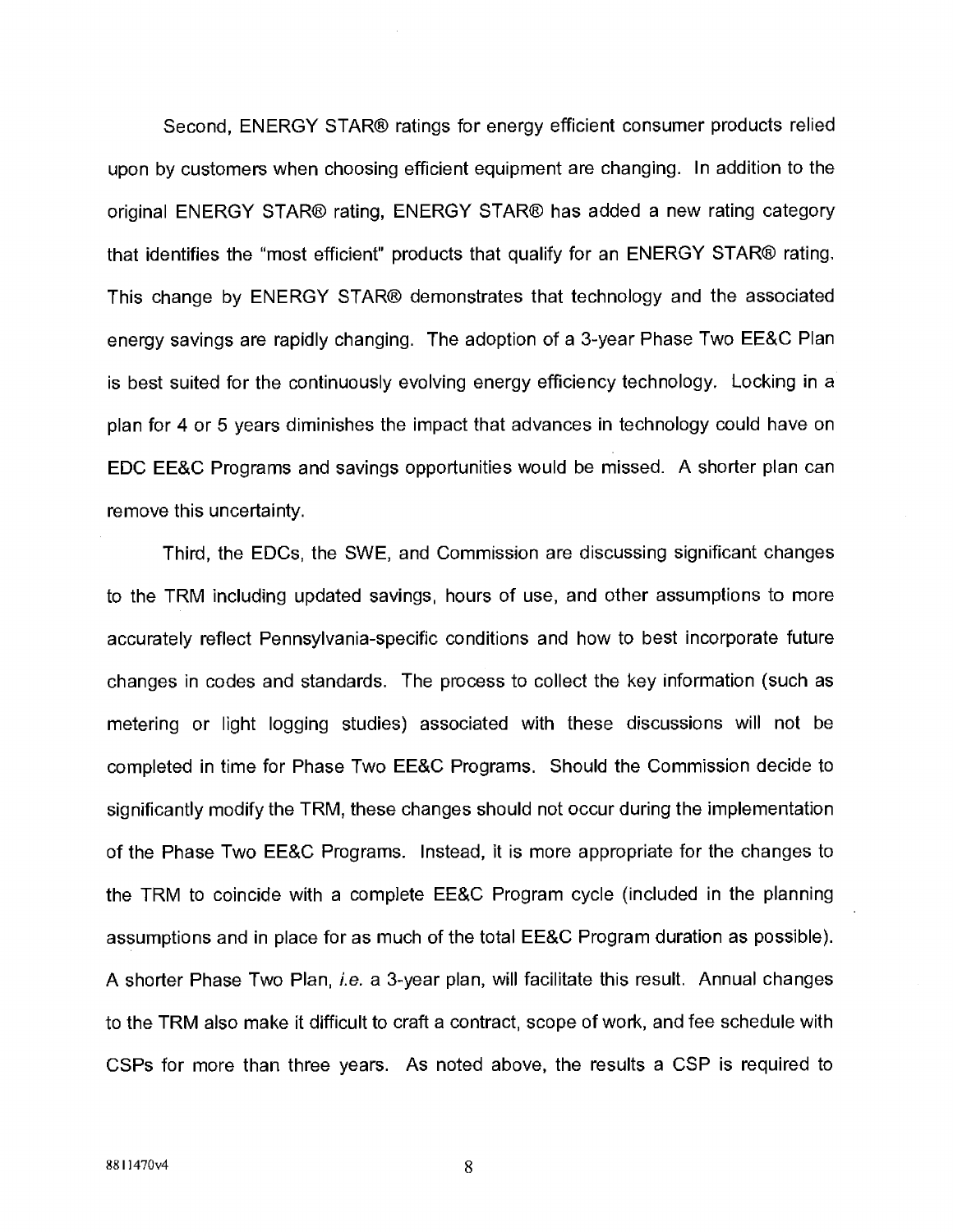deliver may vary over time, requiring changes to budgets and program cost effectiveness.

Fourth, energy prices have fluctuated dramatically in the last four years in a way that was not anticipated in planning for the Phase One EE&C Programs. Recognizing that prices may continue to change, a 3-year plan would provide more opportunity to provide optimal programs to meet customer's needs. Declining energy prices can financially benefit customers, but such declining prices may also make it more difficult for customers to justify investments in energy efficiency measures. This results in higher EDC acquisition costs per kWh saved, such as increased incentives. This kind of price elasticity relative to installation of energy efficiency measures supports the approval of a 3-year EE&C Plan. In addition, a 3-year Phase Two EE&C Plan would create a sense of urgency, due to its compressed term, and encourage customers to "act now" rather than delay participation in an EE&C Program, thereby providing better opportunity to engage customers and achieve targets.

Finally, Act 129 has previously been subject to legislative amendment. At the conclusion of the Phase One EE&C Programs, the potential exists that Act 129 may again become subject to further review and amendment. A 3-year Phase Two EE&C Plan provides the most flexibility to all interested parties if legislative changes occur. In addition, the Commission's ongoing Investigation of Pennsylvania's Retail Electricity Market ("RMI") may impact the way EDCs currently operate, and may require changes in the EDCs' roles in delivering and funding EE&C programs. More closely aligning the duration of Phase Two with the outcome of the RMI would benefit customers as it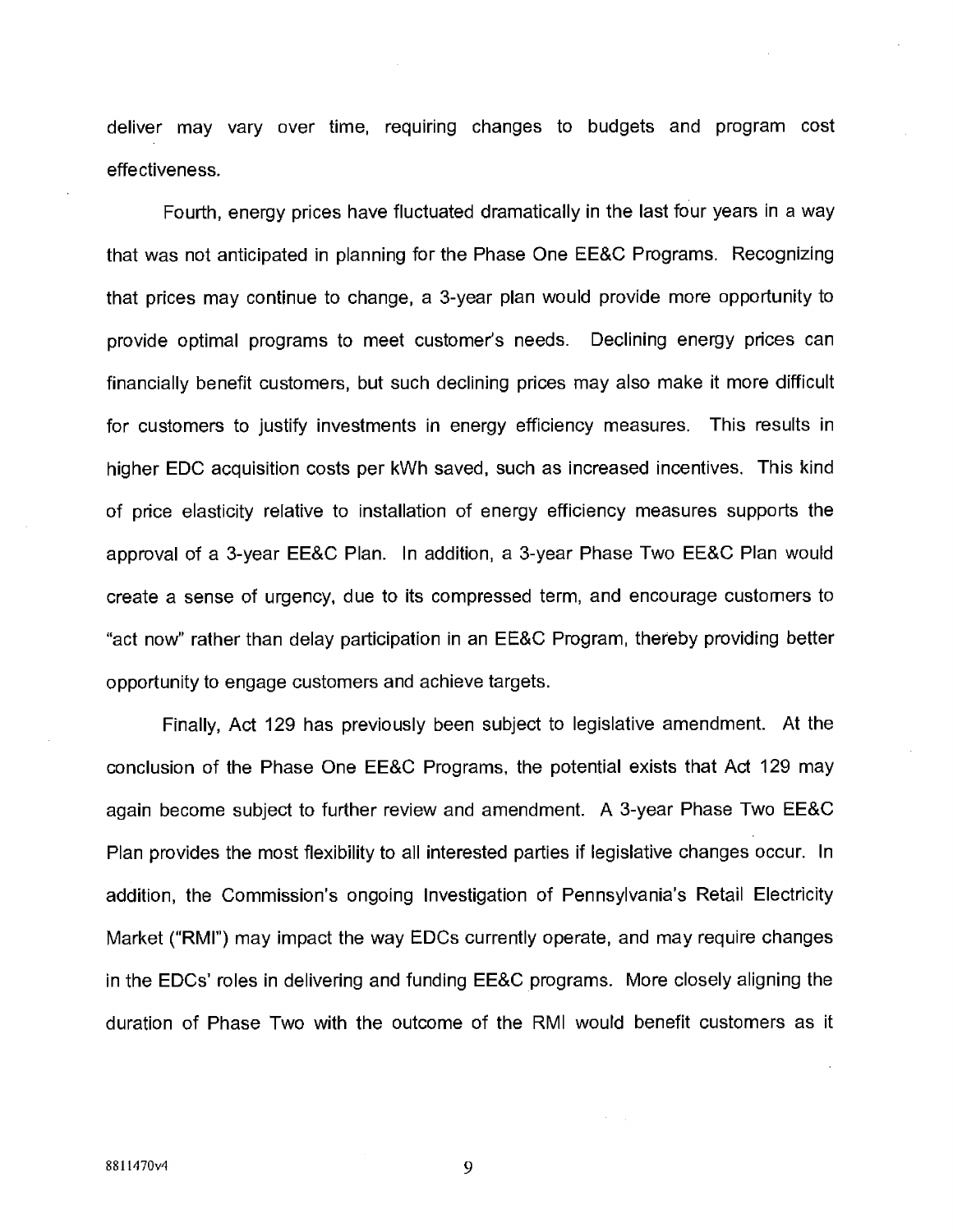leaves the opportunity to more easily revise the structure of EE&C programs after three years.

For the reasons set forth above, PPL Electric supports the adoption of a 3-year Phase Two EE&C Plan. However, regardless of what the Commission decides relative to the length of the Phase Two EE&C Plans, the date for achieving the compliance targets set by the Commission should coincide with the end of the Phase Two EE&C Programs, and should not include multiple or mid-point targets during the term of the Phase Two EE&C Plans.

#### C. Inclusion of a Demand Response Curtailment Program

In its Secretarial Letter the Commission notes that the EDC's Phase One DR program(s) will not be implemented until the summer of 2012. Therefore, the Commission is not yet in position to determine whether the EDC's DR programs are cost-effective. In fact, PPL Electric's current EE&C Plan projects that both of its DR programs will not be cost-effective. Indeed, as discussed above, the Commission's SWE analysis of the current EDC DR programs is not expected until November 30, 2012. Therefore, neither the Commission nor the EDCs will likely be in position to evaluate the cost effectiveness of the DR programs until after the EDCs file their Phase Two EE&C Plans.

In this proceeding, the Commission has requested comments on the potential structure for future DR programs, should the Commission require a peak load reduction target for EDCs. As discussed in detail below, PPL Electric does not support including DR programs in EDC EE&C Plans.

PPL Electric currently offers two peak demand programs in its Phase One EE&C Plan: load curtailment for large commercial and industrial ("C&l") customers and the E-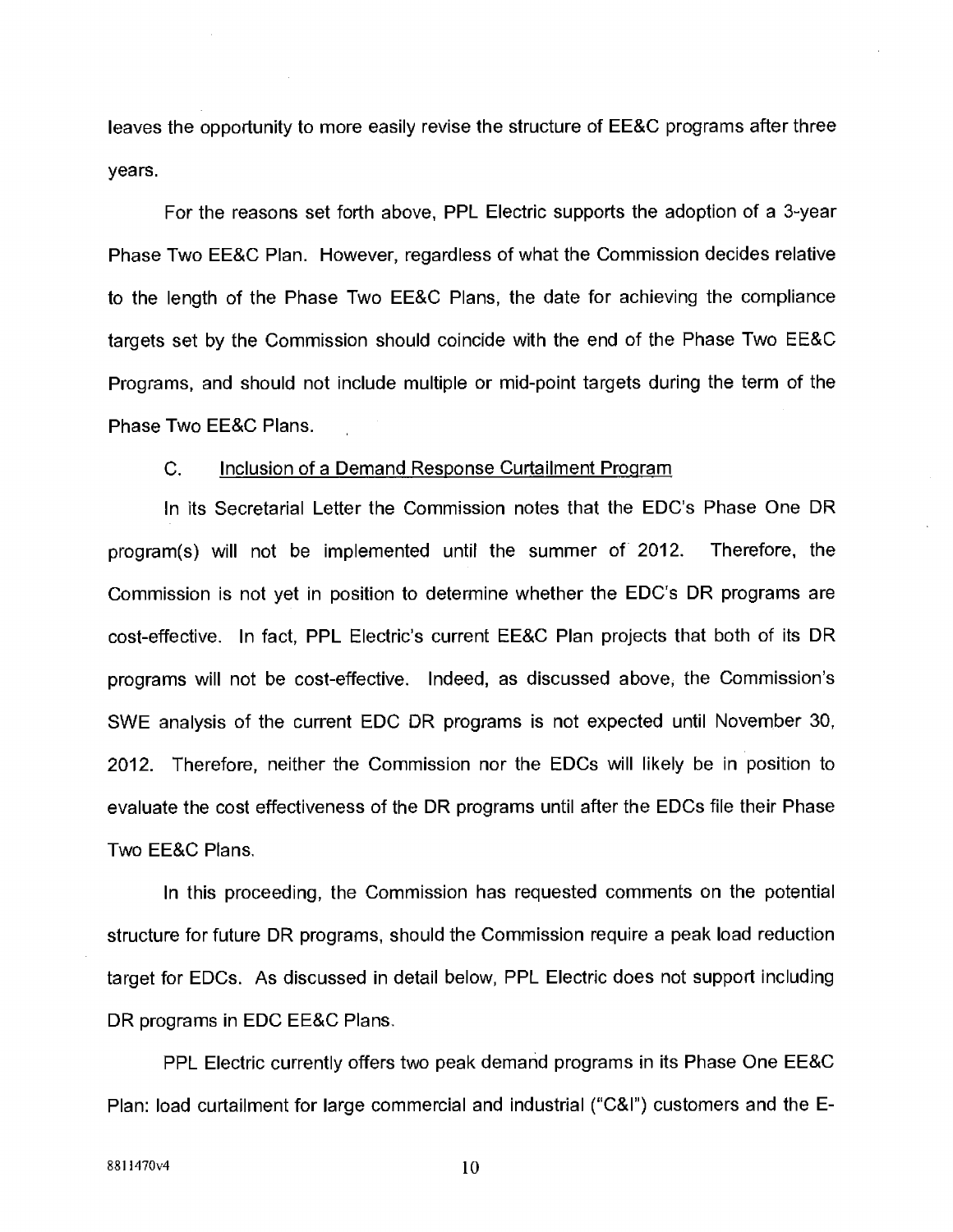Power Peak Saver program (direct load control of central air conditioning) for residential and small C&l customers. Based upon its experience operating these programs, PPL Electric believes that Act 129 DR programs are duplicative with competitive market products, such as PJM's DR programs provided by curtailment service providers. Further, PPL Electric's experiences show that EDC sponsored DR programs are costly, create operational and compliance coordination challenges with competitive market products, and provide few incremental reductions compared to the PJM programs.

Based upon PPL Electric's existing DR programs, the Company would need to spend approximately \$11-14 million for each year that has a demand response compliance target. $6$  This cost is approximately 18% of PPL Electric's total annual EE&C Program budget of \$61.5 million dollars. In large measure, the DR program costs are incentives paid to participants/CSPs. Unlike energy efficiency measures, DR measures have a 1-year life and the incentives must be paid each year to repeat participation. PPL Electric's current estimates suggest that these DR programs are not cost-effective under the TRC. However, without results from the EDCs and the SWE's Plan Year 4 Evaluations of the DR programs, it is difficult to determine how to adjust and address these programs. For these reasons, the funds currently spent for DR programs would be better utilized by offering additional energy efficiency programs that provide coincident peak reductions as identified in the TRM to provide ongoing savings and do not require an annual incentive or other recurring costs,

Again, the results of the SWE's evaluation of the summer 2012 DR programs is not scheduled to be available until after the required Phase Two filing date. Following

 $6$  PPL Electric's approved budget for its direct load control program is approximately \$10.6 million annually. In addition, PPL Electric's current EE&C plan budgets \$14.7 million annually for load curtailment.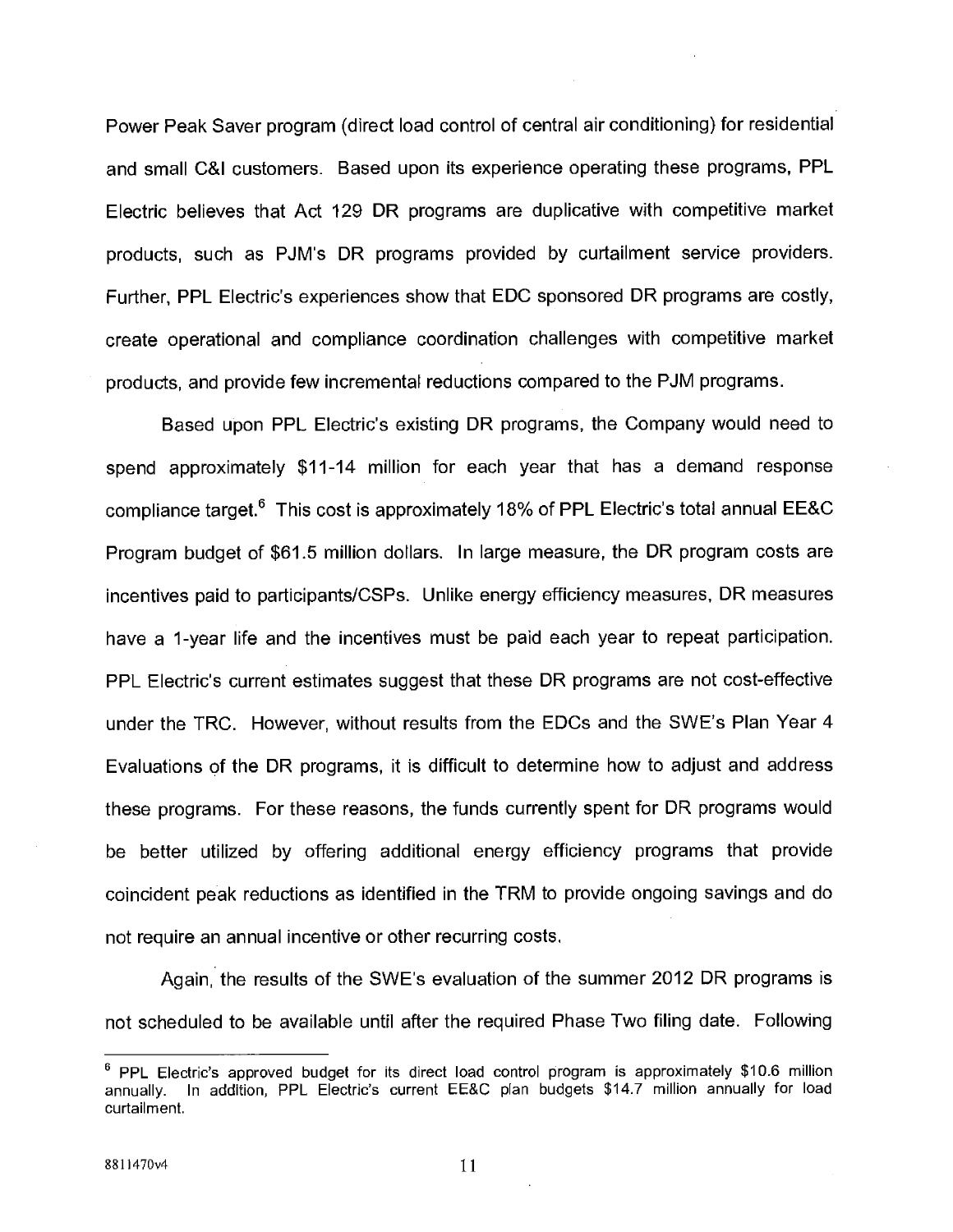the SWE's report, should the Commission determine that DR programs are not cost effective, it should not establish any DR programs in Phase Two. However, if the Commission determines that DR programs are cost effective, there will be insufficient time to include DR programs in the Phase Two EE&C Programs. Further, as noted above, Act 129 DR programs are duplicative with competitive market products, such as PJM's DR programs provided by curtailment service providers. EDC DR programs should not compete against the existing competitive market DR programs. Therefore, should the Commission determine that DR programs are appropriate, the Commission should use its discretion and set the Phase Two peak load reduction targets at zero.

In the event that the Commission determines it is appropriate to set peak demand reduction targets, PPL Electric recommends that the Commission eliminate the "100 hours of highest demand" requirement in place for EDCs' current EE&C Plans and identify 'an alternative reduction" as permitted by Act 129. 66 Pa. C.S. § 2806.1(d)(1). Presently, EDCs have established DR programs based upon the "100 hours of highest demand' to meet their demand reduction targets, but are unable to determine which hours in the summer of 2012 will be the "100 hours of highest demand" until after the summer has concluded. Therefore, during the summer of 2012, EDCs may call and pay for customer demand reductions in hours that fall outside the '100 hours of highest demand." However, despite incurring these costs, any savings achieved outside the top 100 hours cannot be used by an EDC to meet its Act 129 peak load reduction target.

D. Aligning EDC Targets and Funding Using Dollars per MWh of Expected Reductions

During Phase One of the EE&C Programs, each EDC is required to reduce electric consumption by at least 1% of its expected consumption for June 1, 2009,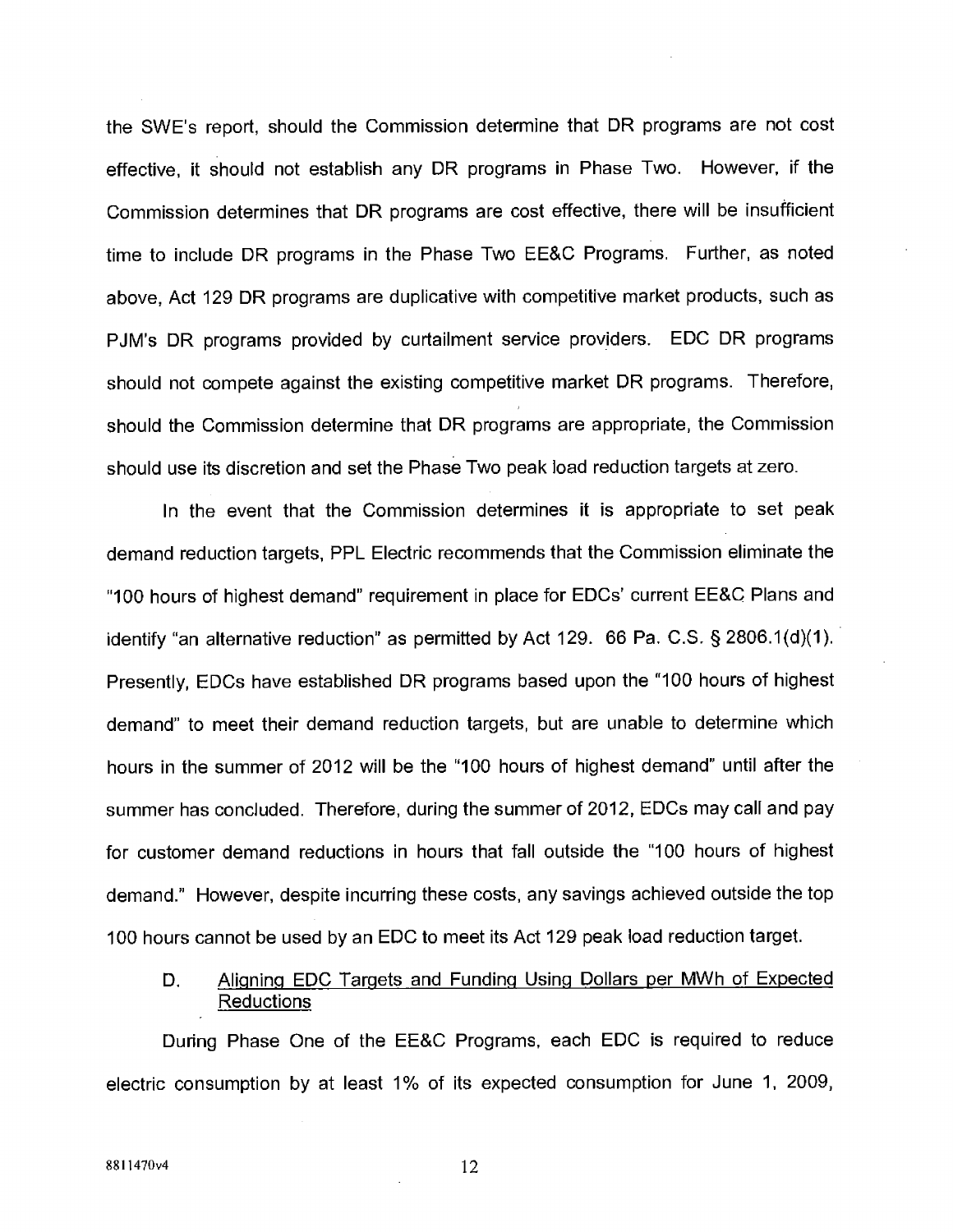through May 31, 2010, by May 31, 2011, and by at least 3% by May 31, 2013. 66 Pa.C.S. § 2806.1(c) and (d). To achieve these targets, the total cost of an EDC's Phase One EE&C Program could not exceed 2% of that EDC's 2006 total annual revenue. 66 Pa.C.S. § 2806.1(g). Varying EDC targets and funding levels result in differing per megawatt hour (\$/MWh) program costs to achieve savings for each EDC service territory. This has resulted in some EDCs spending significantly more dollars per megawatt hour (\$/MWh) than the others. The Commission has requested comments on whether the Commission should address this funding imbalance in the Phase Two EE&C Programs.

PPL Electric supports the Commission setting individual EDC reduction targets for the Phase Two EE&C Programs. Further, PPL Electric believes that each EDC should be permitted to use the full amount of funding available to it under the Act 129 limitation on costs. As noted in the Commission's Secretarial Letter, the SWE is scheduled to release the Pennsylvania Electricity Market Potential Study ('Market Potential Study') results in May 2012. The SWE's Market Potential Study is intended to determine Phase Two market potential for energy efficiency measures and programs in each EDC's service territory. The Commission may use this information to set individual Phase Two compliance targets for each EDC. This information will then be used to estimate both the potential savings and the estimated costs for achieving these savings for each EDC in Phase Two, based upon each EDC's statutorily set Act 129 limitation on costs.

PPL Electric believes that this result is appropriate as each EDC's service territory differs relative to what energy efficiency opportunities are available and the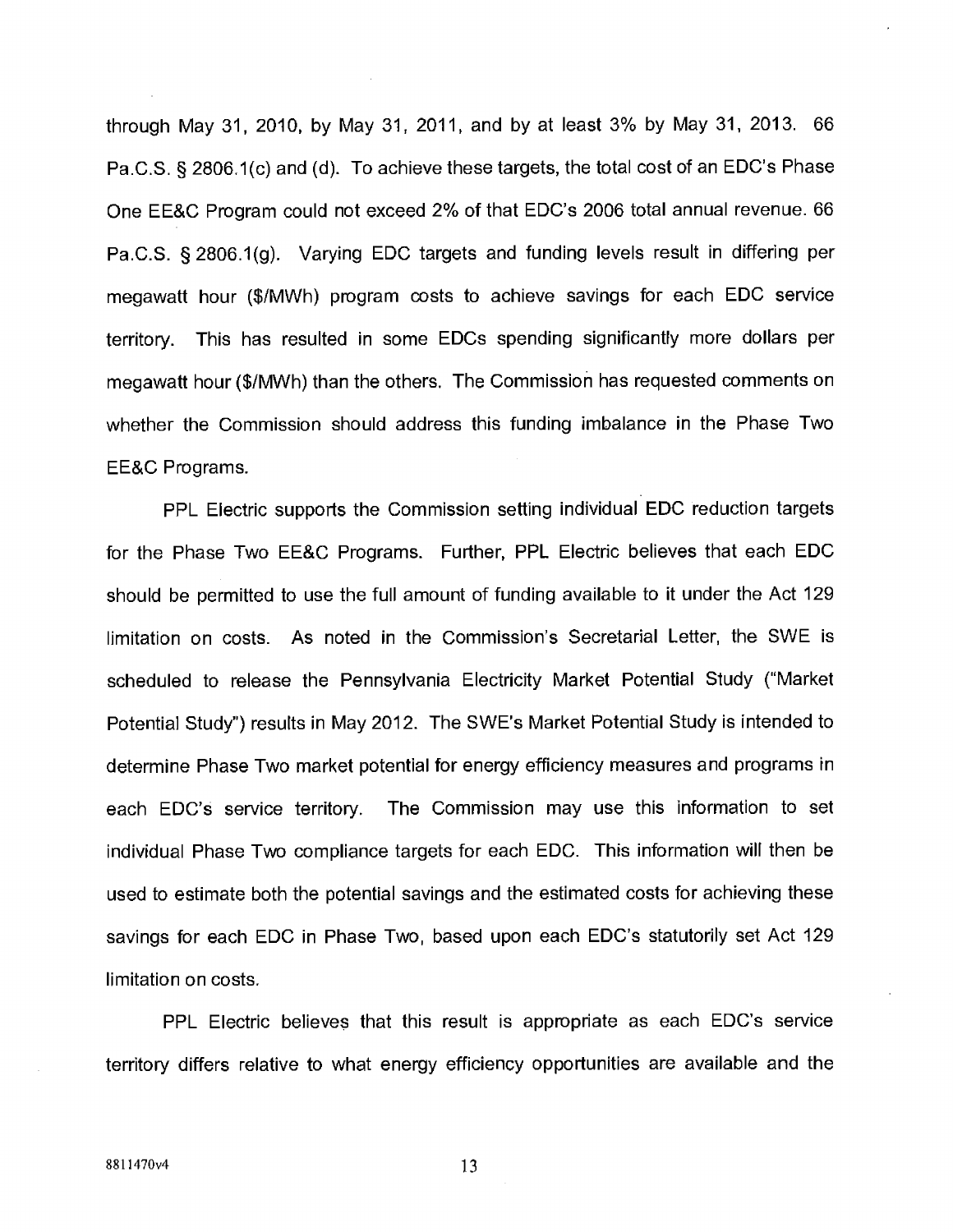costs to achieve these savings. The setting of individual EDC reduction targets, based upon the estimated costs to achieve these savings, will result in varying MWh targets on an EDC-specific basis. However, this approach will result in the maximum energy savings statewide, within the maximum allowable funding.

## E. Inclusion of a Reduction Target Carve-Out for the Government, Educational and Non-Profit Sector

Currently, each EDC's EE&C Program has been designed and implemented to obtain at least 10% of the required reductions in consumption from units of Federal, State and local government, including municipalities, school districts, institutions of higher education and non-profit entities. This design parameter is consistent with the EDC's Phase One EE&C Programs. See, 66 Pa. C.S. § 2806.1(b)(1)(i)(B). In its Secretarial Letter, the Commission identified potential modifications to the existing carve-out for the government, educational and non-profit sector including: (1) increasing or decreasing the 10% requirement; (2) eliminating the savings requirement for the sector in favor of a minimum budget requirement; and (3) setting the sector carve-out based upon the energy saving potential in each EDC's service territory. In addition, the Commission requested comments on the potential for developing EDC on-bill financing programs to assist customers in this sector.

PPL Electric supports the existing 10% carve-out for the government, educational and non-profit sector and believes that it should remain as a design parameter for Phase Two EE&C Programs. This carve-out is consistent with the current operation of the EDCs' Phase One EE&C Programs. Indeed, customers in the government, educational and non-profit sector are challenged to control operating costs in a difficult economic environment. The carve-out encourages PPL Electric and these customers to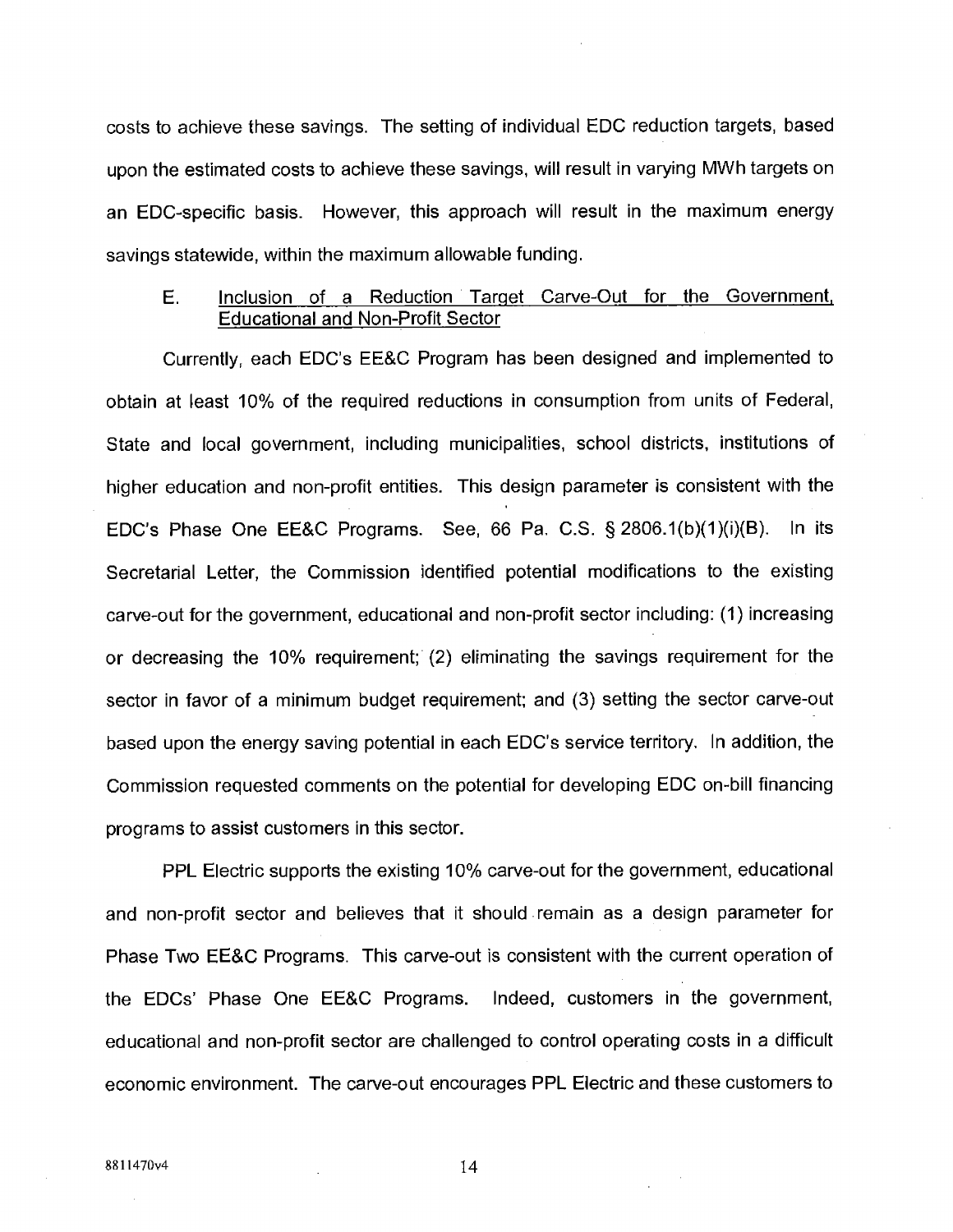work together to reduce these entities' energy costs, which are a potentially large part of their operating costs. This coordination has assisted PPL Electric in its efforts to meet its Act 129 targets.

As noted above, the Commission requested comments on the potential for developing EDC on-bill financing programs for customers in this sector. PPL Electric does not support requiring EDCs to establish and operate on-bill financing programs for the government, educational and non-profit sector for the reasons set forth below.

First, financing should be provided by companies that have financing as their core business. Companies and institutions that presently offer financing have the infrastructure and expertise to provide these services to customers. Indeed, there are numerous entities that presently offer these services including, sustainable energy funds, numerous Energy Services Companies, Keystone HELP, and banks. PPL Electric does not believe it is appropriate for EDCs to "compete" with these entities. Nor does it have the expertise to do so. In addition, EDC on-bill financing would require EDCs to incur additional costs to implement and manage on-bill financing, especially given the complex credit, accounting, and regulatory (utility and financial) issues involved. PPL Electric's preliminary scope estimates suggest that such modifications would cost up to \$500,000.

Further, EDCs' EE&C Programs were designed to achieve participation levels (and reduction targets) by minimizing both cost and complexity for customers. However, requiring EDC on-bill financing would increase both the cost and the complexity of EDC EE&C Programs. Presently, EDC EE&C Programs encourage customer participation via rebates and the potential savings to be realized by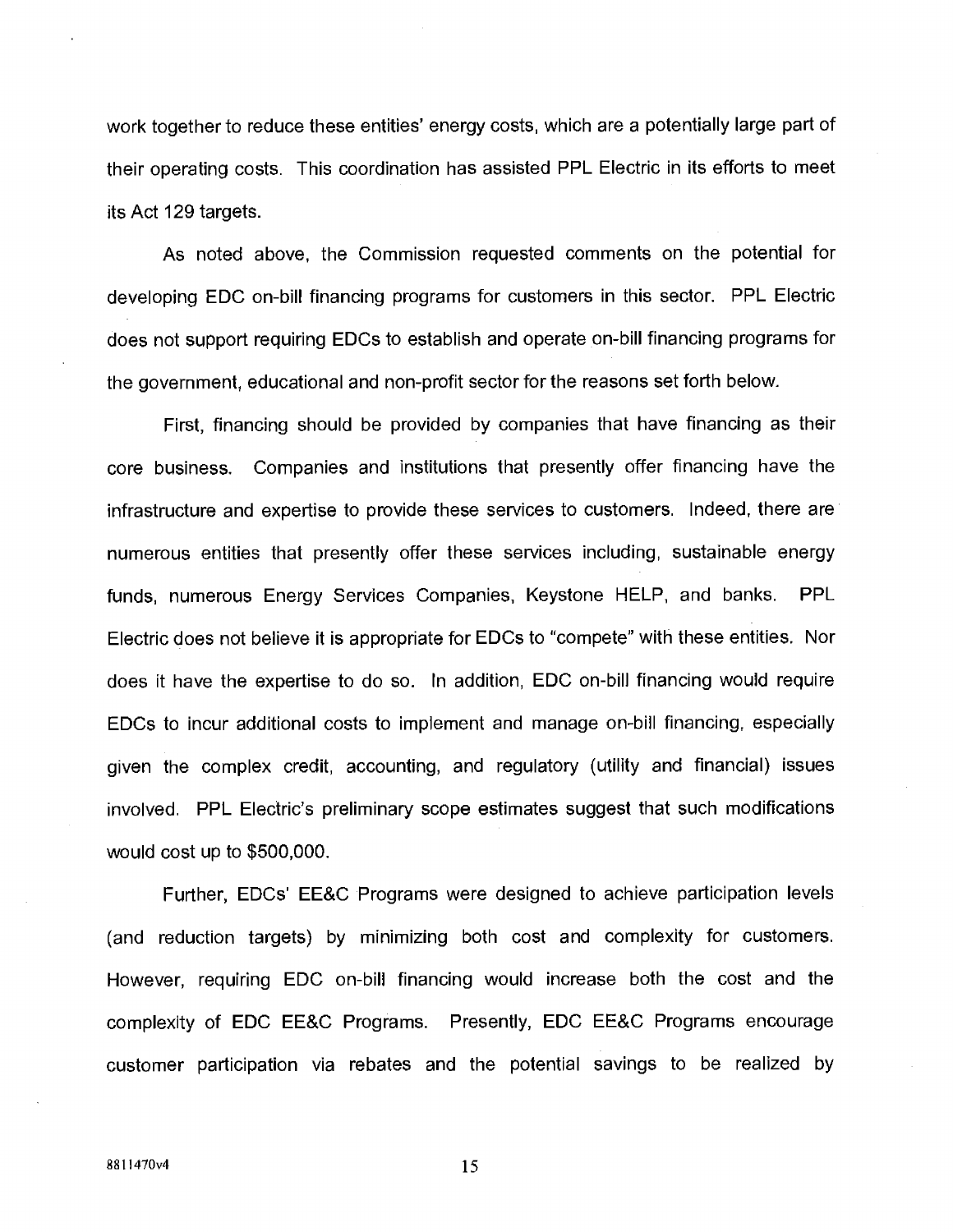participating in the various programs and measures offered. In addition, EDCs have made participation in these programs as simple as possible and the costs and benefits to be achieved by customers are clear. However, EDC on-bill financing would alter the existing structure by requiring EDCs to become lenders and to undertake all the responsibilities and risks associated with this new role. Moreover, under some default scenarios, PPL Electric's customers could be required to bear the costs and risks associated with EDC on-bill financing. PPL Electric does not believe it is appropriate to place ratepayers at risk to finance individual customer projects. Instead, such services and risks should be left to financial institutions that have been established to assess customer credit and manage these risks. Moreover, EDC provided on-bill financing may lead to customer confusion as to the impact on the customer's electric service of a default on an EDC provided financing instrument.

In addition, PPL Electric does not support the Commission requiring EDCs to partner with lending institutions to provide low cost financing. Currently, EDCs claim savings under their EE&C Plans based on the deemed or calculated savings for the measures installed by the customer. Requiring EDCs to expend funds on loan writedowns or loan guarantees in no way increases the level of savings the customer realizes or that PPL Electric is able to claim.

For these reasons, PPL Electric does not support EDC on-bill financing.

## F. **Inclusion of a Low-Income Sector Carve-Out**

Presently, the Phase One EE&C Programs include specific energy efficiency measures for households at or below 150% of the Federal Poverty Income Guidelines in proportion to that sector's share of the total energy usage in the EDC's service territory. In its Secretarial Letter, the Commission requests comments as to whether: (1) the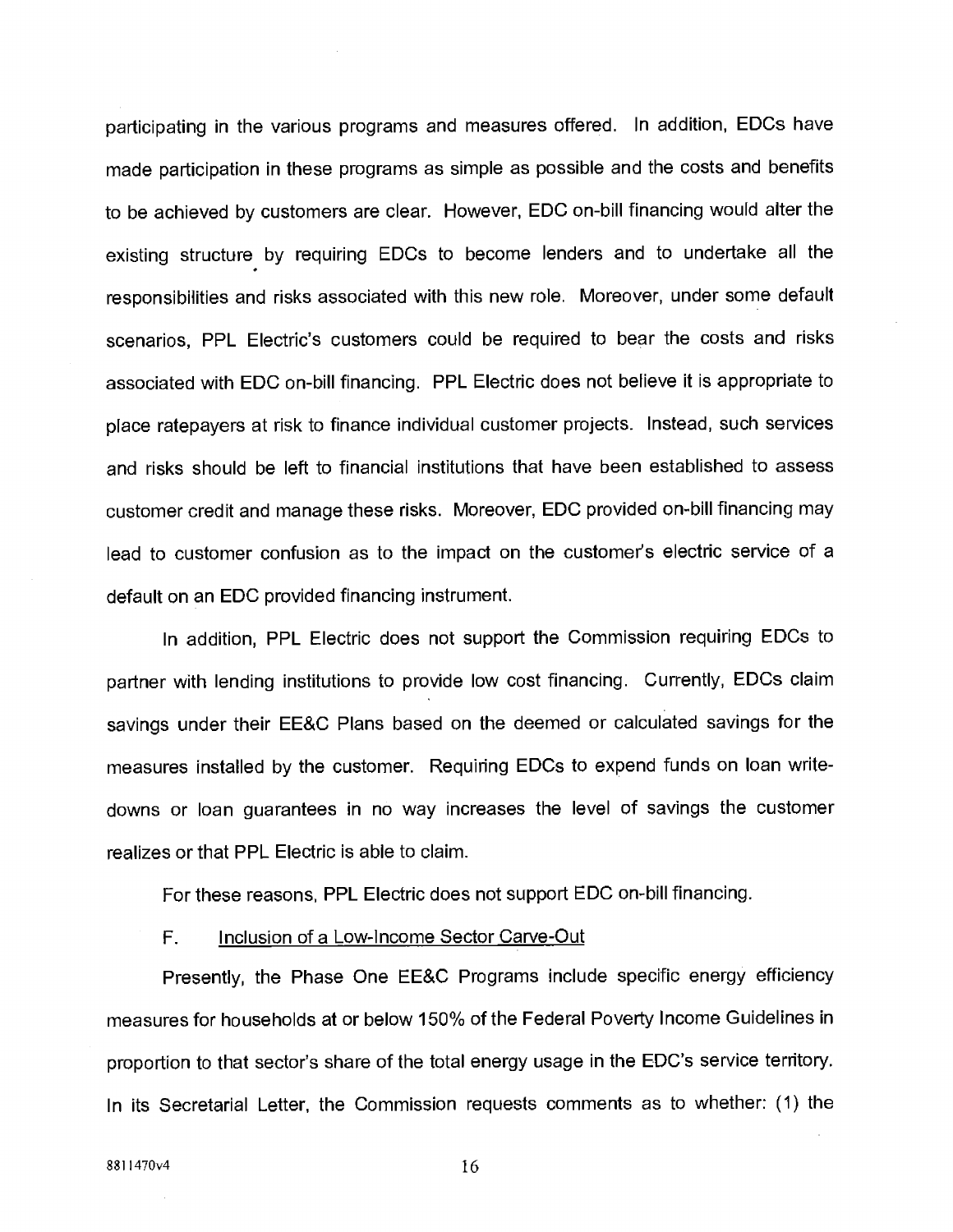existing low income carve-out should be expanded to include low-income households at or below 250% of the Federal Poverty Income Guidelines; (2) the structure of the lowincome carve-out should be set as a percentage of the overall EE&C Plan budget; and (3) the carve-out could be set up so that the low-income carve-out would designate a percentage of energy savings to be achieved from this sector. PPL Electric recommends that the Commission maintain the existing low-income carve out and that it continue to be based upon a "proportion of measures available."

The EDCs' Phase One EE&C Programs include specific energy efficiency measures for households at or below 150% of the Federal Poverty Income Guidelines in proportion to that sector's share of the total energy usage in the EDC's service territory. See 66 Pa.C.S. § 2806.1(b)(1)(i)(G). The present low income carve-out for customers at or below 150% of Federal Poverty Income Guidelines and the 'proportion of measures available" structure is consistent with the language of Act 129 and has worked well for PPL Electric and its customers. Further, the structure of PPL Electric's EE&C Plan has resulted in 102 measures being made available to PPL Electric's eligible low-income consumers, comprising 50% of the Company's total Phase One EE&C Program measures. This is a significant number of options available to these customers.

Low-income customers can participate in all residential energy efficiency programs. In addition, PPL Electric offers two programs (Low Income WRAP and E Power Wise) solely for the benefit of low income customers. As of the end of March 2012, 8,788 homes have benefitted from Act 129 Low Income WRAP and 5,494 low income customers have received energy education and energy efficient measures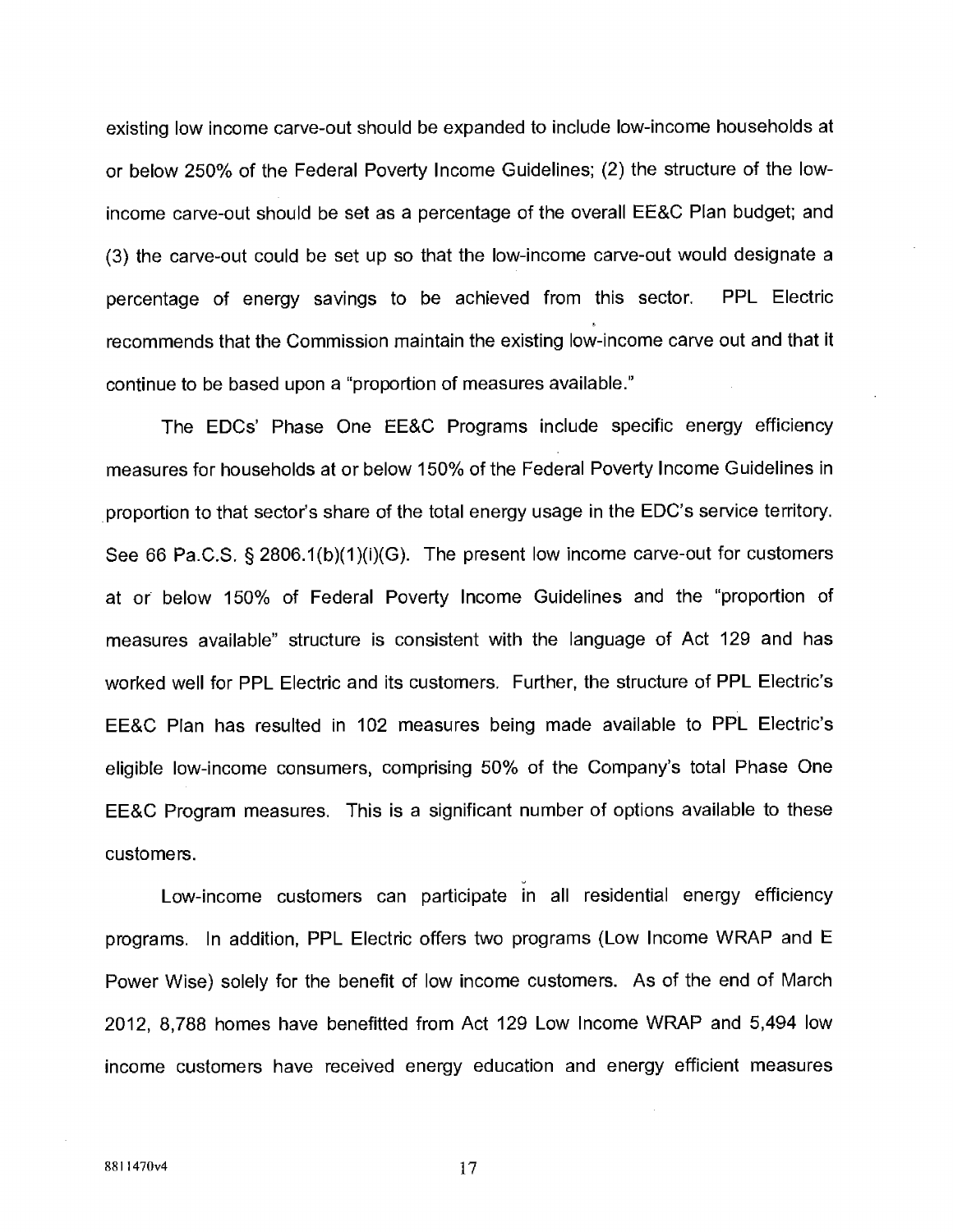through F Power Wise. Further, if EDCs were directed to expand the low income target based on a percentage of total savings or a percentage of total budget, program costs would significantly increase and would likely cause EDCs to miss overall compliance targets (i.e., there will not be enough funding left over for all other customer sectors). Indeed, PPL Electric's cost (including direct and common costs) for programs offered to low-income customers averages \$1.40 a kWh compared to \$0.19 a kWh for all programs. Further, if the Commission were to raise income guidelines to up to 250% of Federal Poverty Income Guidelines, the higher costs associated with the low-income programs would significantly increase PPL Electric's program cost per kWh. Moreover, raising the income guidelines may reduce the opportunity for customers at or below 150% of the Federal Poverty Income Guidelines that have not yet participated in Act 129 programs.

For the reasons noted above, PPL Electric recommends that the low-income carve-out not be modified for the Phase Two EE&C Programs.

#### G. Transition Issues

In its Secretarial Letter, the Commission requested comments on whether: (1) an EDC that exceeds the consumption reduction targets in Phase One should receive a credit toward achieving its incremental target set in Phase Two, and, if so, whether the EDC's Phase Two budget should be reduced to account for the portion of the target that it achieved in Phase One; (2) an EDC that has met its Phase One consumption reduction target but has remaining Phase One funds should continue operating its Phase One EE&C Plan until its Phase One funds are exhausted or immediately reconcile the remainder of its Phase One budget to ratepayers; and (3) the Commission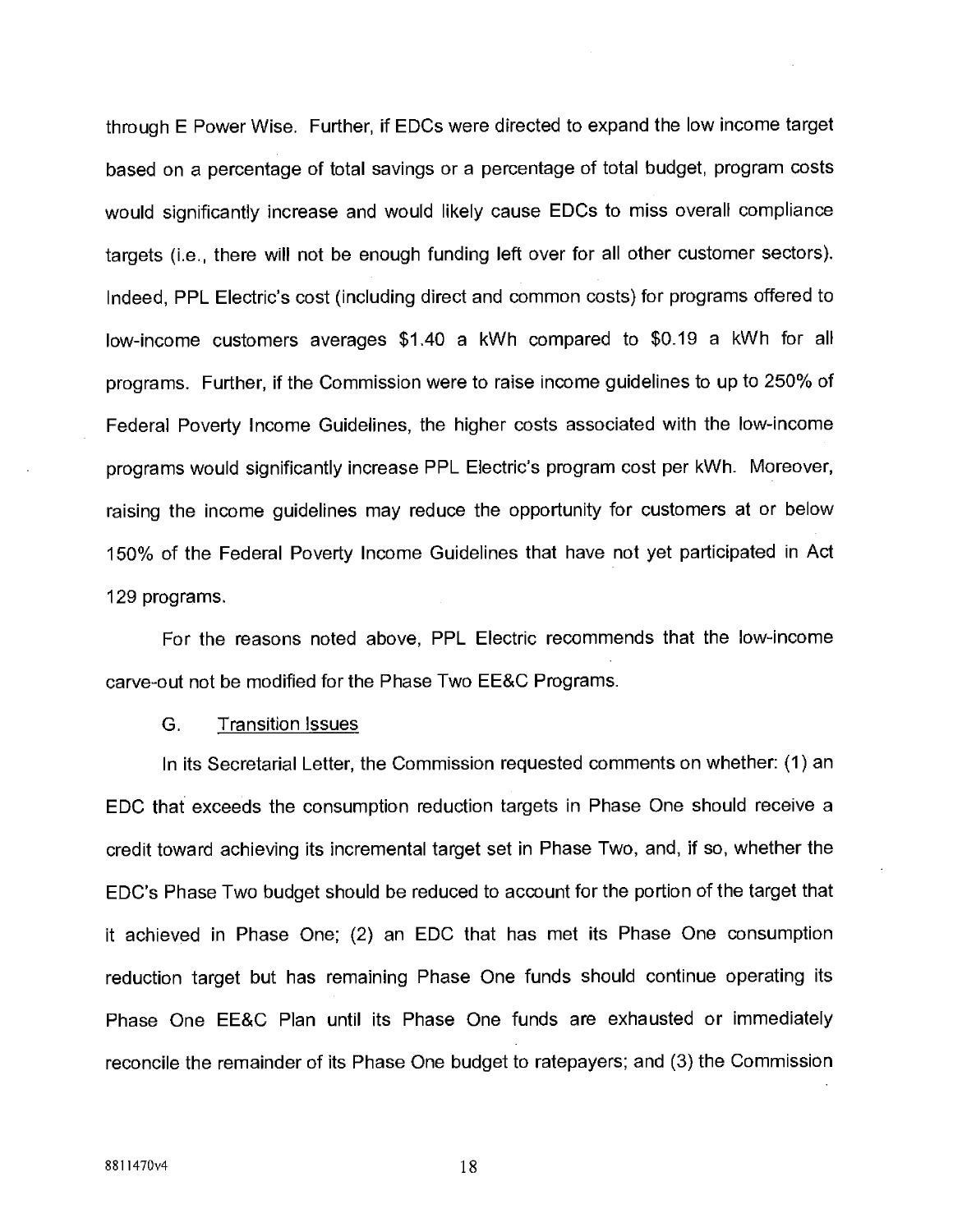should maintain the same baseline 2009-2010 energy year forecast and apply the next percentage reduction targets in addition to the Phase One percentage reduction targets.

PPL Electric believes that it is critical that the transition from Phase One EE&C Programs to Phase Two be seamless for customers and EDCs. Therefore, PPL Electric recommends that if an EDC exceeds its Phase One targets (savings for overall portfolio, for a sector, or for a program) prior to May 31, 2013, the EDC receive a credit in Phase Two for its over-compliance. In addition, PPL Electric believes that if an EDC achieves its Phase One targets prior to May 31, 2013, the EDC should be permitted to continue operating its EE&C Program and account for any additional savings and costs as part of the EDC's Phase Two EE&C Program. To do otherwise, would require EDC EE&C Programs to "go dark', which would result in a significant loss of momentum and could jeopardize the EDC's Phase Two compliance.

PPL Electric also supports the Commission's use of the same EDC baseline load for Phase Two as for Phase One (2009-2010 delivered energy). The Phase Two percentage reduction target should be added to the Phase One percentage reduction target and should be a single cumulative reduction that must be met at the end of the Phase Two term, not yearly compliance targets that must be met at the end of each program year during the Phase Two term.

# H. Other Act 129 Program Design Issues

#### 1. Reconciliation Process

Under the current EDC EE&C Programs, program costs and revenues are reconciled without any interest collected or charged. The Commission has requested comments on whether Phase Two EE&C Program should continue to reconcile costs without interest or to amend reconciliation procedures to apply interest. PPL Electric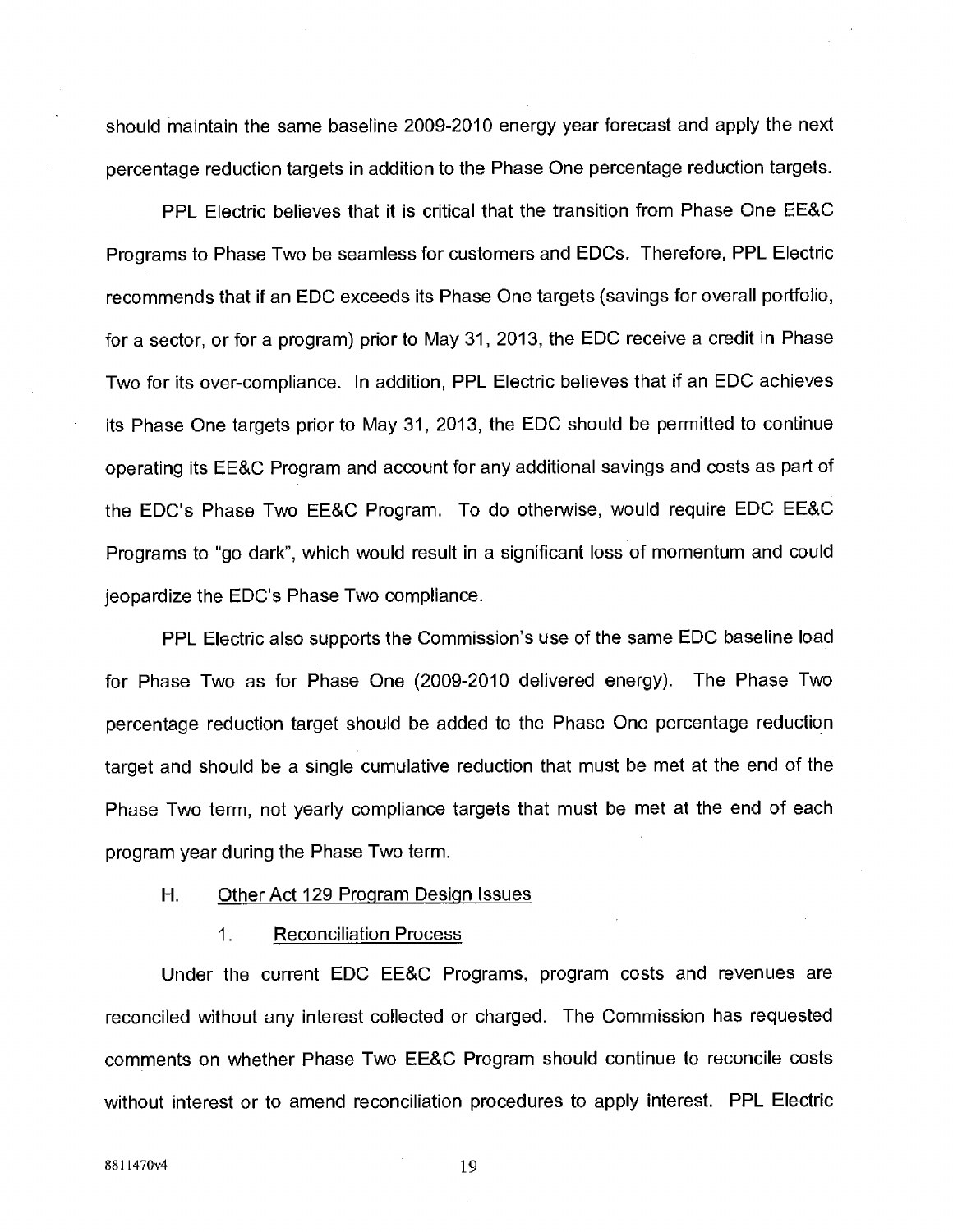recommends that the Commission not change the existing reconciliation process in place. PPL Electric proposes to continue to annually reconcile the revenues collected under the Company Act 129 Compliance Rider with the adjusted budget amounts for that year.

# 2. Existing Conservation Service Provider. ("CSPs") Contracts

In its Secretarial Letter, the Commission invited comments on other issues not identified by the Commission. As noted above, PPL Electric believes that it is vital that the transition from Phase One EE&C Programs to Phase Two be seamless. To that end, PPL Electric recommends that the Commission permit EDCs to continue their currently approved contracts with CSPs in its Phase Two EE&C Program. PPL Electric makes this recommendation for several reasons. First, the existing EDC/CSP contracts were competitively bid and reviewed by the Commission. Second, the start-up costs for the existing EDC/CSP contracts were amortized during Phase One. If EDCs are required to rebid these contracts, start-up costs would be incurred for a second time for existing programs and/or measures. Third, during the course of the Phase One EE&C Programs, EDCs and CSPs have established relationships, systems, processes and controls. It would be costly and time consuming for EDCs to replicate these with new CSPs. Fourth, requiring EDCs to engage new CSPs for Phase One programs/measures that will remain a part of Phase Two would be costly and impractical. Indeed, such a requirement would require PPL Electric to replace its existing tracking system. However, for new programs being offered for the first time in Phase Two, or if PPL Electric rebids a current program contract, PPL Electric would follow the Commission-approved RFP process. Fifth, if new CSPs are required, those contracts would have to be in place prior to the start of the Phase Two EE&C Programs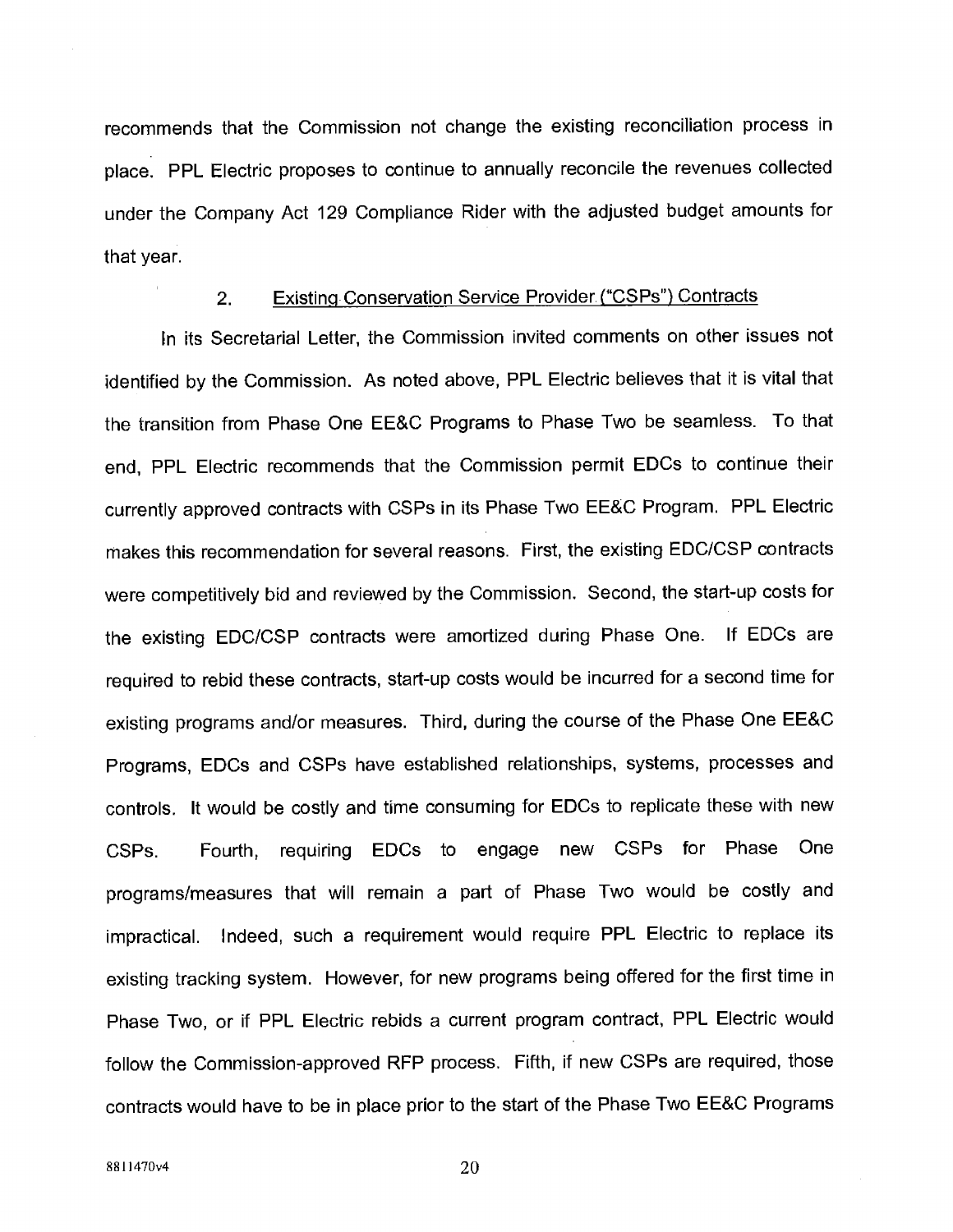to ensure a quick, smooth and seamless transition. Given the tight timeframe between the submittal of EDCs' Phase Two EE&C Programs on November 1, 2012, Commission approval by February 28, 2012, and the launch of Phase Two programs in June 2013, there is not enough time to obtain all new CSPs and develop new systems and processes.

For the reasons set forth above, the Commission should permit an EDC to continue its currently approved contracts with CSPs in its Phase Two EE&C Program.

#### 3. EE&C Plan Template

As noted above, PPL Electric requests that the Commission advance the release of the Phase Two EE&C Plan Template to coincide with the release of the Commission's final Implementation Order. This will ensure that EDC5 have all essential requirements for planning their Phase Two EE&C Plans (targets, funding, as well as level of detail and type of information required). In addition, PPL Electric requests that the Commission, in preparing the Phase Two EE&C Plan Template allow for flexibility in the format, content, and level of detail of the EDC EE&C Plans. Specifically, PPL Electric requests that the Commission allow reasonable ranges per measure (instead of single values) for incentives, participation levels, costs, and savings within program and customer sectors. These ranges recognize that it is impossible to predict exact values (such as the number of SEER 16 heat pumps in year one, year two or in total) and requiring exact values is unrealistic and results in 'hundreds" of very minor changes that must be resolved through the lengthy and costly EE&C Plan Revision process.